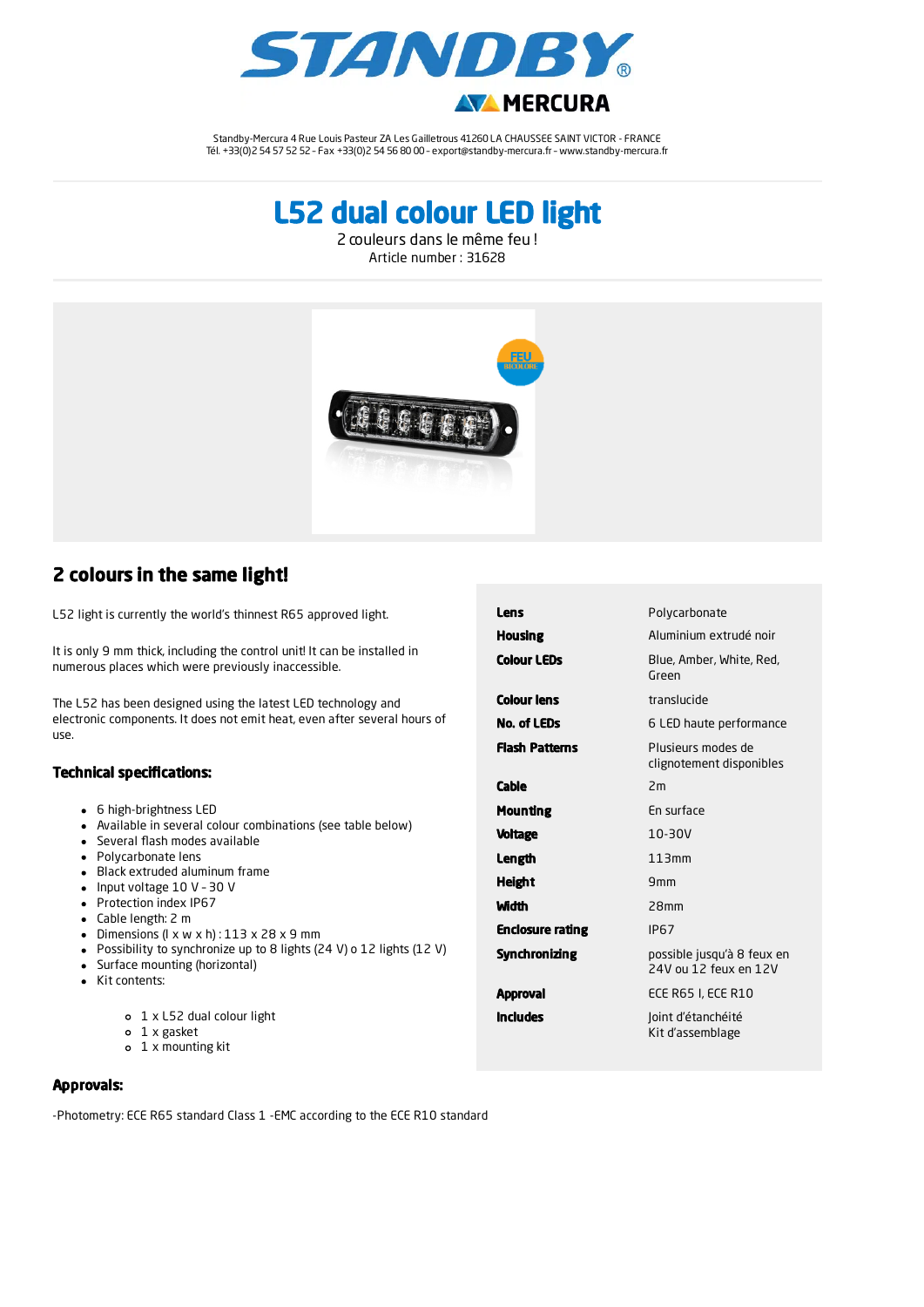| <b>Name</b> |                                     | Item n° |
|-------------|-------------------------------------|---------|
|             | L52 dual colour blue / amber        | 31628   |
|             | L52 dual colour blue / white        | 31630   |
|             | L52 dual colour amber / white 31632 |         |
|             | L52 dual colour blue / red          | 31629   |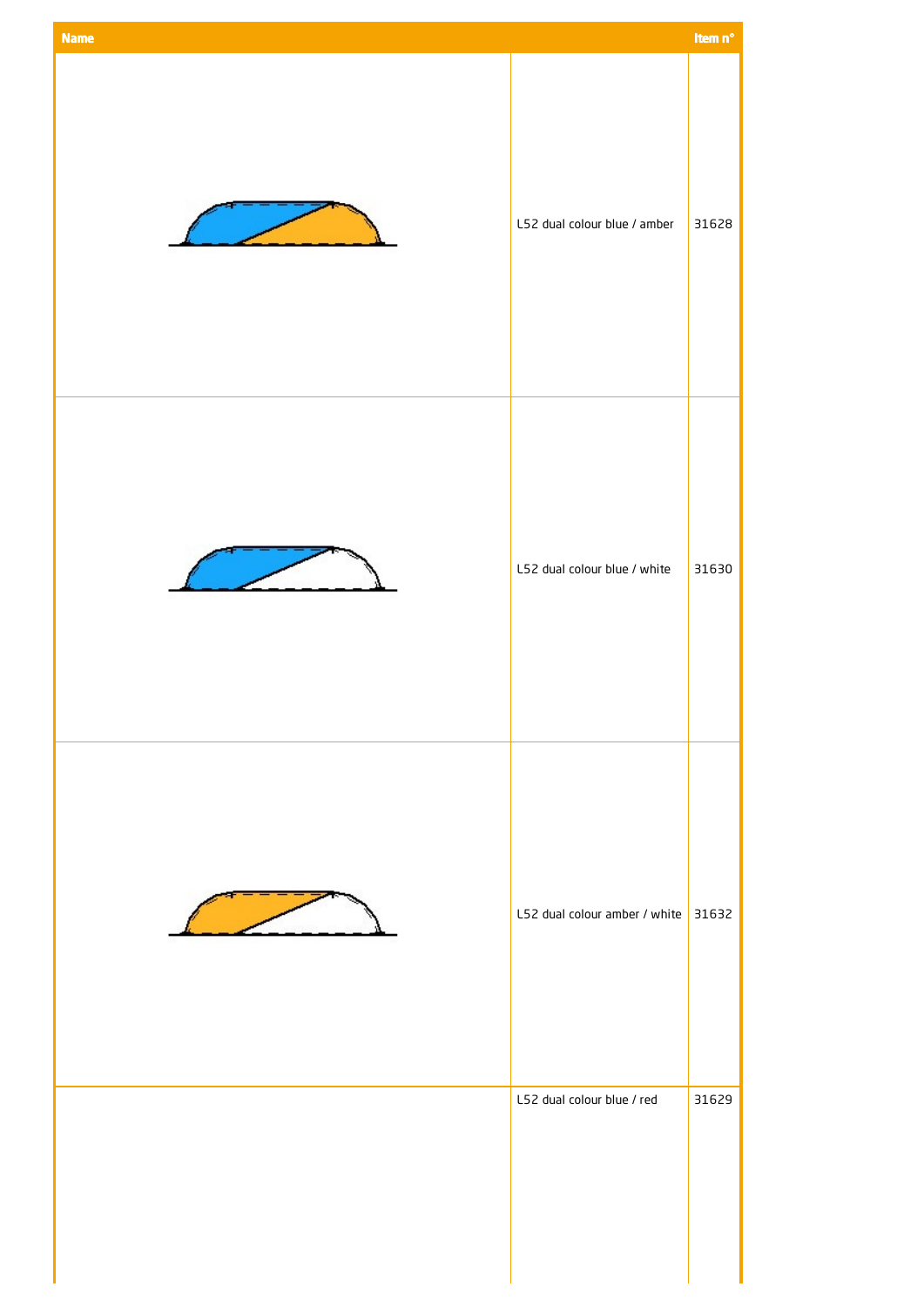| L52 dual colour blue / green  | 31631 |
|-------------------------------|-------|
| L52 dual colour amber / green | 31633 |
| L52 dual colour amber / red   | 31634 |